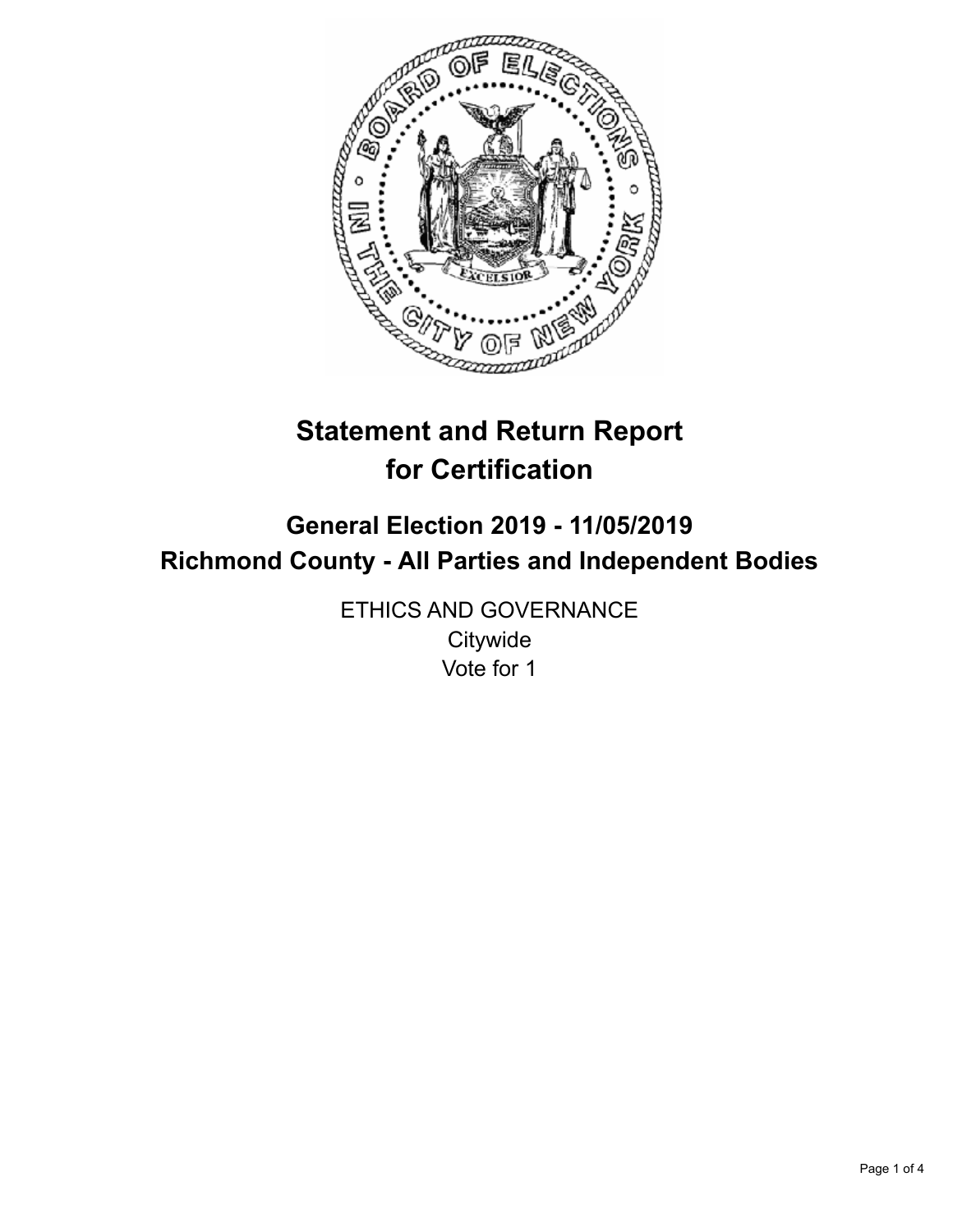

### **Assembly District 61**

| PUBLIC COUNTER                                           | 14,428   |
|----------------------------------------------------------|----------|
| <b>MANUALLY COUNTED EMERGENCY</b>                        | 7        |
| <b>ABSENTEE / MILITARY</b>                               | 633      |
| <b>AFFIDAVIT</b>                                         | 41       |
| <b>Total Ballots</b>                                     | 15,109   |
| Less - Inapplicable Federal/Special Presidential Ballots | $\Omega$ |
| <b>Total Applicable Ballots</b>                          | 15,109   |
| <b>YES</b>                                               | 8,928    |
| <b>NO</b>                                                | 4,110    |
| <b>Total Votes</b>                                       | 13,038   |
| Unrecorded                                               | 2.071    |

## **Assembly District 62**

| <b>PUBLIC COUNTER</b>                                    | 17,086 |
|----------------------------------------------------------|--------|
| <b>MANUALLY COUNTED EMERGENCY</b>                        | 6      |
| ABSENTEE / MILITARY                                      | 482    |
| AFFIDAVIT                                                | 79     |
| <b>Total Ballots</b>                                     | 17,653 |
| Less - Inapplicable Federal/Special Presidential Ballots | 0      |
| <b>Total Applicable Ballots</b>                          | 17,653 |
| <b>YES</b>                                               | 7,786  |
| <b>NO</b>                                                | 8,118  |
| <b>Total Votes</b>                                       | 15,904 |
| Unrecorded                                               | 1.749  |

#### **Assembly District 63**

| <b>PUBLIC COUNTER</b>                                    | 14,156   |
|----------------------------------------------------------|----------|
| <b>MANUALLY COUNTED EMERGENCY</b>                        | $\Omega$ |
| ABSENTEE / MILITARY                                      | 622      |
| <b>AFFIDAVIT</b>                                         | 58       |
| <b>Total Ballots</b>                                     | 14,836   |
| Less - Inapplicable Federal/Special Presidential Ballots | $\Omega$ |
| <b>Total Applicable Ballots</b>                          | 14,836   |
| <b>YES</b>                                               | 7,451    |
| NO.                                                      | 5,485    |
| <b>Total Votes</b>                                       | 12,936   |
| Unrecorded                                               | 1.900    |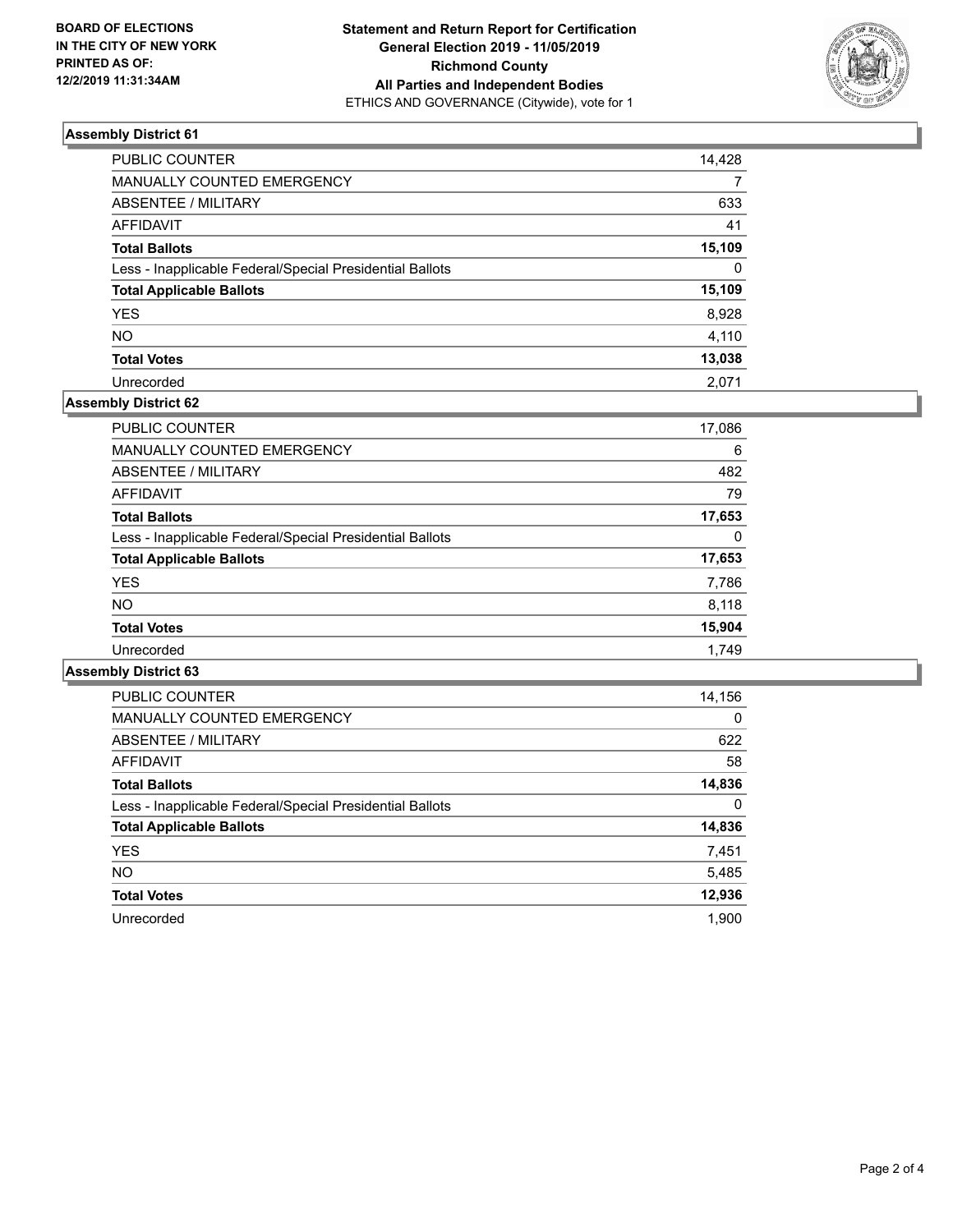

### **Assembly District 64**

| PUBLIC COUNTER                                           | 10,374 |
|----------------------------------------------------------|--------|
| <b>MANUALLY COUNTED EMERGENCY</b>                        | 0      |
| ABSENTEE / MILITARY                                      | 465    |
| AFFIDAVIT                                                | 38     |
| <b>Total Ballots</b>                                     | 10,877 |
| Less - Inapplicable Federal/Special Presidential Ballots | 0      |
| <b>Total Applicable Ballots</b>                          | 10,877 |
| <b>YES</b>                                               | 5,309  |
| NO.                                                      | 4,354  |
| <b>Total Votes</b>                                       | 9,663  |
| Unrecorded                                               | 1.214  |